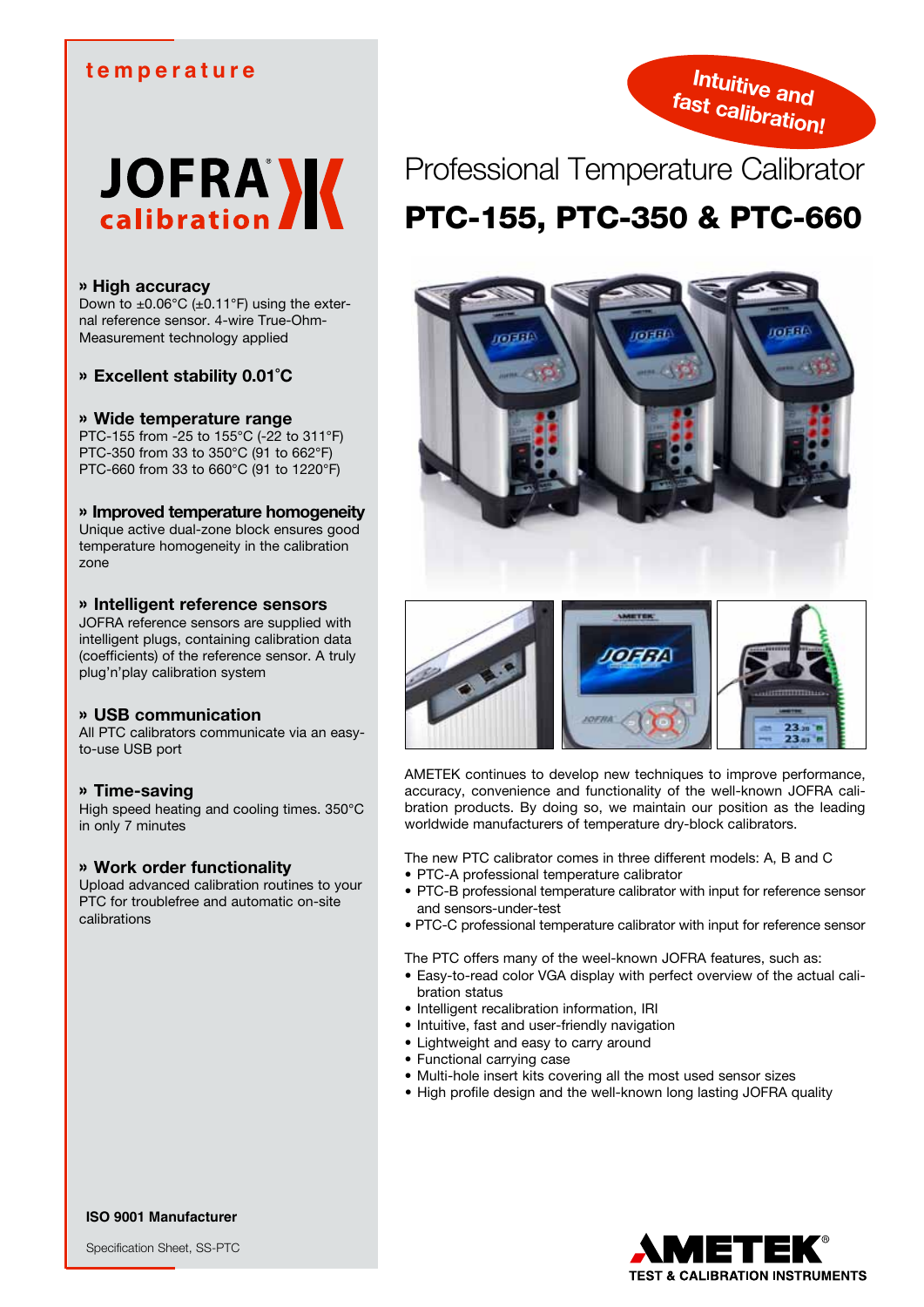

# **Unique temperature performance**

The PTC series of calibrators provides precision temperature calibration of sensors, whatever the type or format. This is accomplished through an innovative active dualzone heating technology.

The JOFRA PTC-series features our well-known active dual-zone heating technology. Each heating zone is independently controlled for precision temperature calibration. The homogeneity in the lower part is close to that of a laboratory liquid bath. The lower zone ensures optimum heat dissipation throughout the entire calibration zone. The upper zone compensates for heat loss from the sensorunder-test and from the open top. This design also eliminates the need for extra insulation of sensors-under-test and makes it possible to calibrate liquid-filled and other mechanical sensors.



#### **USB connector for communication**

The new USB connection provides fast and easy access to all laptops without the need of RS-232 to USB converters. Future-proof through e.g. a flash capability for easy firmware upgrades as well as already integrated LAN communication and USB host connectors for future use.

## **Intelligent recalibration information, IRI**

In order to comply with ISO, SOP's and FDA it is imperative that the calibration equipment never exceeds the expiry date of the calibration certificate. The PTC calibrators are constantly checking calibration dates on the calibrator as well as for the connected STS sensors. If the calibration period has expired, a warning will appear in the display. This feature prevents costly consequence evaluation.

#### **Intelligent reference sensors**

The JOFRA STS-150 intelligent reference sensors contain individual calibration data regarding the sensor. This means that the time-consuming coefficient downloading sequence with risk of errors is no longer necessary and that the user can change the reference sensor and be up and running immediately.

With the intelligent sensors, AMETEK has eliminated a source of error and the system is now giving a fail-safe plug'n'play calibration system.

## **Unique reference sensors**

The new STS-150 reference sensors are angled at 90˚ and are only slightly higher than the top of the PTC calibrator.

The unique design makes it possible to calibrate threaded sensors and sensors with connection heads without any problems

## **Easy to carry**

Particularly users that frequently perform on-site calibrations will appreciate the focus on minimizing the weight of the PTC calibrator.

----

We have thoroughly included the weight issue in our design and have developed new design techniques that have made the PTC calibrator lightweight and easy to carry around without compromising its quality, durability and functionality.

# **Fast temperature calibration**



**Only 8.2 kg**

Time is money! The new PTC calibrators have an increased heating and cooling speed. The PTC-350 go's from 33°C up to 350°C in just 7 minutes. The implication is savings in both production downtime and general calibration costs.

#### **New multi-hole insert kits**

Two special multi-hole insert kits have been developed to comply with calibration of almost any sensor diameter without having to buy numerous inserts.

The first kit is a metric insert kit consisting of only four inserts covering all diameters from 3 to 12 mm. The other is an imperial insert kit consisting of only three inserts covering six different sizes from 1/8" to 1/2". All inserts have, beside the holes for the Sensor under test, a 4 mm STS reference sensor hole. With this new insert kit in the carrying case, the user is now able to calibrate all commonly known sensor sizes.

#### **Wide temperature range**

**NEW!**

The PTC-series can perform calibration over a very wide temperature range starting from -25°C and up to 660°C (-13 to 1220°F). This makes it possible to perform calibration jobs over a range of 685°C (1233°F) with only two calibrators.

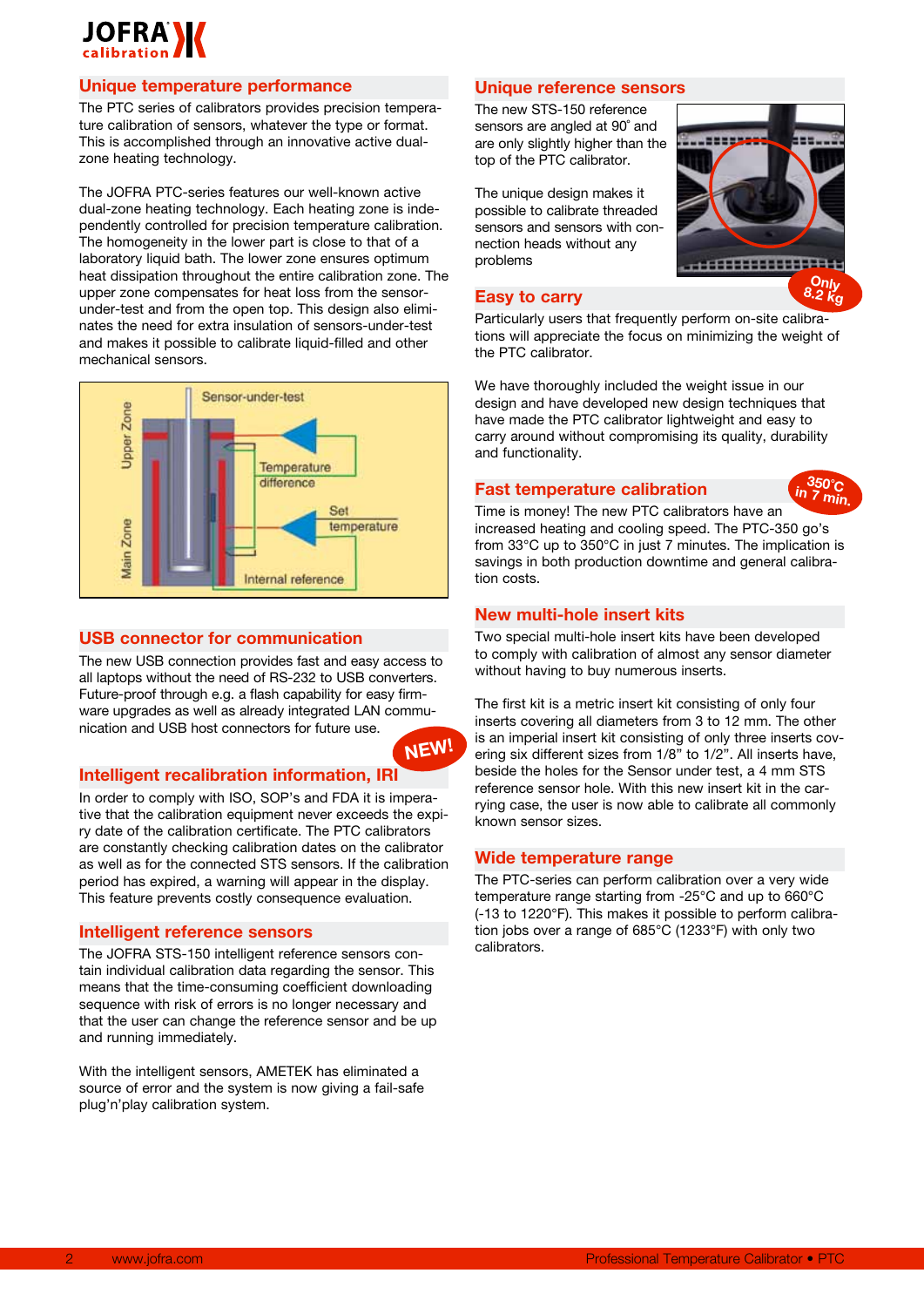

**Intuitive and fast navigation!**



## **Easy-to-read**

## **color display and user-friendly navigation**

The 5.7" full color VGA display is very easy to read. The main temperatures, like SET, READ, TRUE and Sut (Sensor under test), are always displayed at all stages of the programming or calibration procedure.

The navigation is menu-driven and very logical to use and the display shows any important information needed for the current function in use. The communication windows pop up and are followed by discrete sound messages.

The back-lit display can easily be read in all light conditions.

The large display contains more detailed information, such as:

- Stability status
- Real time clock
- Serial number of reference sensor
- Sensor-under-test status

## **All-in-one carrying case**

The specially designed carrying case makes it possible to store the STS reference sensors in an optimum physical protection. There is room for inserts and insulation plugs to cover all dimensions and a compartment for wires, manuals, certificates, plugs, insert tools etc.



#### **Integrated support rod**

The integrated support rod is part of the reduced weight philosophy. It is lightweight and very easy to mount on the PTC. Two fixing holes are integrated in the calibrator where the support rods can be mounted.



## **MVI - Secure temperature stability**

MVI stands for ''Mains power Variance Immunity''. Unstable mains power is a major contributor to on-site calibration inaccuracies. Traditional temperature calibrators often become unstable in production environments where large electrical motors, heating elements, and other devices are periodically cycled on or off. The cycling of supply power can cause the temperature regulator to perform inconsistently, leading to both inaccurate readings and unstable temperatures.

The JOFRA PTC calibrators all employ the MVI functionality, thus avoiding such stability problems. For the PTC-155 the MVI functionality is obtained by running the calibrator on stabilized DC voltage.



#### **Highest accuracy**

The PTC series B and C models are supplied with a builtin reference measuring circuit to be used with an external reference sensor. This feature allows the instrument to perform calibrations on-site, while maintaining a high accuracy.

A special 90° angled external reference sensor is designed to accommodate calibration of sensors with a transmitter head, top connector or similar arrangement. The user can decide whether to read the built-in reference sensor or the more accurate angled reference sensor from the large, easy-to-read display. The external and the internal sensor readings are independent of one another.

## **SET-Follows-TRUE**

Available on B and C models only, the "SET-Follows-TRUE" makes the instrument tune in until the temperature reading of the external reference "TRUE" meets the desired "SET" temperature. This feature is important when it is critical that the temperature of the calibration zone matches the desired temperature when measured with accurate external reference sensors.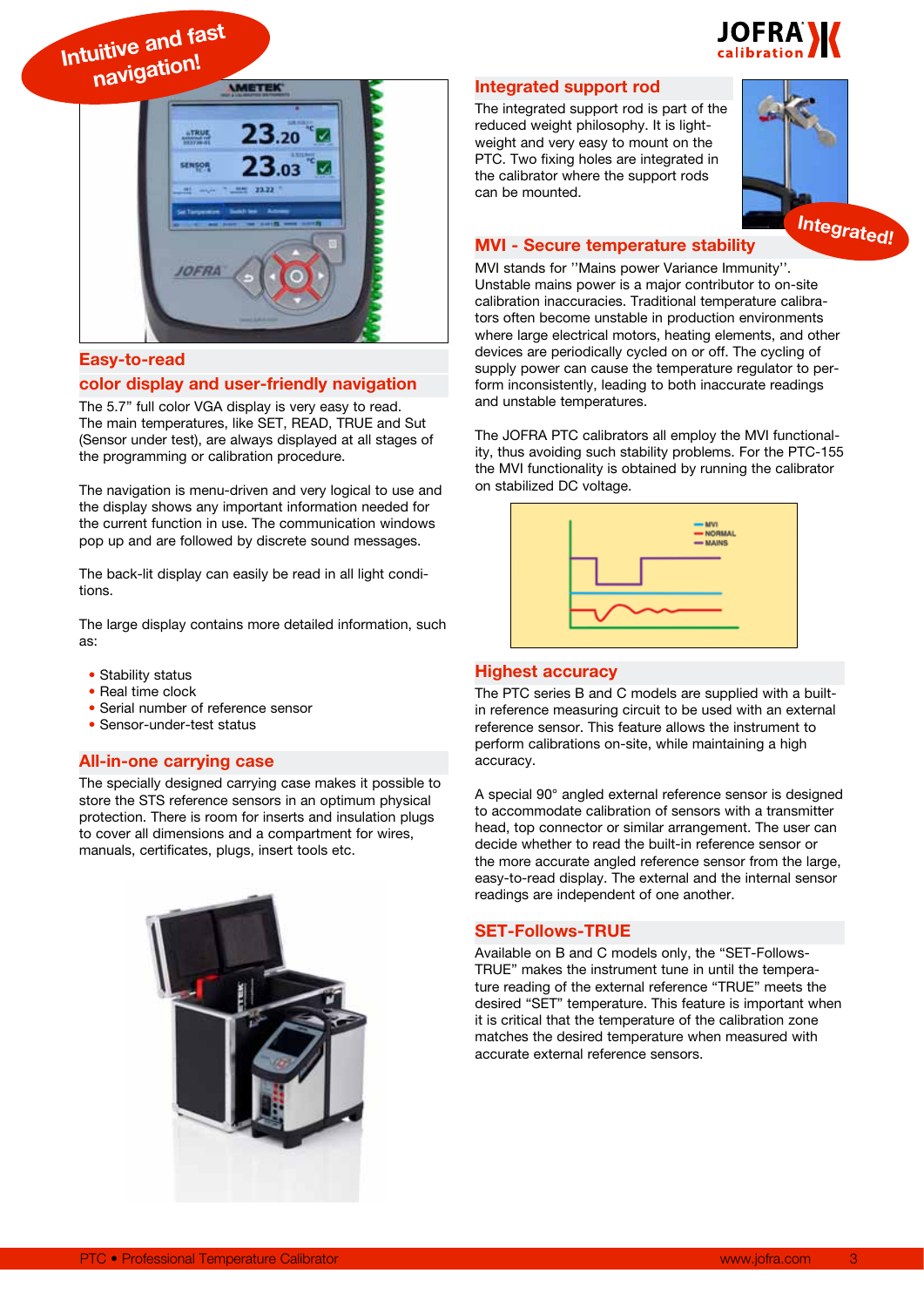# **JOFRANZ**

## **Reading of sensor-under-test**

The PTC model B is equipped with a built-in accurate measuring circuit for sensor-under-test (input), which enables measurement of virtually any type of temperature sensors including: resistance thermometers (RTD), thermocouples (TC), transmitters, milliamps (mA) and thermostats.

The PTC calibrators can be user-programmed from the keyboard for fully automatic sensor calibrations. Once the unit is programmed, the instrument is self-operating and performs the configured calibration routine. All calibration data are stored and can be read in the display.

#### **Switch test**

On the B model you can perform a thermoswitch test and find "Open", "Closed" and the hysteresis (deadband) automatically. The instrument retains the last twenty test results.

## **Auto-stepping**

Up to 20 different temperature steps may be programmed including the hold time for each step. Upon completion of an auto step routine, the user can easily read the results for the sensor-under-test on the PTC display. Results from twenty auto-step calibrations are stored.

The "Set temperature" feature allows the user to set the exact desired temperature with a resolution of 0.01°.

|                                | Auto Step Setup                   |                                                                     |                                                                       |                                                      | $\mathbf{0}$                                                         | $Q$ mm                                                   |
|--------------------------------|-----------------------------------|---------------------------------------------------------------------|-----------------------------------------------------------------------|------------------------------------------------------|----------------------------------------------------------------------|----------------------------------------------------------|
| Steps:<br>Mode:<br>Hold (min): | 8<br>OneWay<br>5                  | T1:<br>T2:<br>T3:<br>T4:<br>T5:<br>T6:<br>T7:<br>T8:<br>T9:<br>T10: | 0.00<br>$-25.00$<br>0.00<br>25.00<br>50.00<br>75.00<br>100.00<br>0.00 | PC<br>PC<br>РC<br>РC<br>PC.<br>PC.<br>РC<br>PC<br>۴C | T11:<br>T12:<br>T13:<br>T14:<br>T15:<br>T16:<br>T17:<br>T18:<br>T19: | РC<br>ФC<br>РC<br>РC<br>PC<br>РC<br>۴C<br>۴C<br>٩Ĉ<br>PC |
| Next<br>s<br>SET<br>$-10$      | Results<br>24.76°C<br><b>HEAD</b> | <b>TRUE</b>                                                         | 25.43°C PA                                                            | <b>SENSOR</b>                                        | T20:<br><b>HALLMARK</b>                                              |                                                          |

# **Enhanced stability**

A stability indicator shows when the PTC calibrator has reached the desired temperature and is stable. The user may change the stability criteria for the external reference and the sensor-under-test quickly and simply. The stability criterion is the user's security of a correct calibration. A count-down timer is displayed next to the temperature read-out.

## **Instrument setups**

The PTC series allows the user to store up to ten (10) complete instrument setups. You can store all sorts of information including temperature units, stability criteria, use of external reference sensors, resolutions, sensorsunder-test (Sut), conversions to temperature, display contrasts, etc. The setup may be recalled at any time.

## **Maximum and minimum temperature**

From the setup menu, the user can select the maximum and minimum temperature limit for the calibrator. This function prevents damage to the sensor-under-test caused by excessive temperatures and it helps reduce sensor drift from exposure to high temperatures. This feature can be locked with an access code.



# **JOFRACAL calibration software**

JOFRACAL is a highly versatile calibration software that is supplied together with the PTC calibrator. The software ensures easy calibration of all kind of temperature sensors, such as RTD´s, thermocouples, transmitters and thermoswithes. Furthermore, it can be used for pressure calibration i.e. pressure gauges and pressure switches.

This allows the PTC calibrator to:

- Operate as a stand-alone instrument, using advanced calibration routines without the assistance of a personal computer on site. The work order functionality
- Prevent unauthorized changes to a calibration routine. Personnel who are not authorized to alter a calibration routine cannot do so

Once all calibrations are completed, the data may be uploaded to the JOFRACAL for printing of certificates. The data collected may be stored on the personal computer for later recall or analysis.

JOFRACAL offers extended output formats of the captured calibration data such as PDF file format and ASCII/ semicolon separated text format for further processing and calculation of data in spreadsheets and word processors.

JOFRACAL is compatible with all JOFRA temperature, pressure and signal calibrator instruments.

JOFRACAL may also be used for manual calibrations, as it can be set up to accept manual entry of calibration data together with other brand dry-block heat sources, liquid baths or ice points.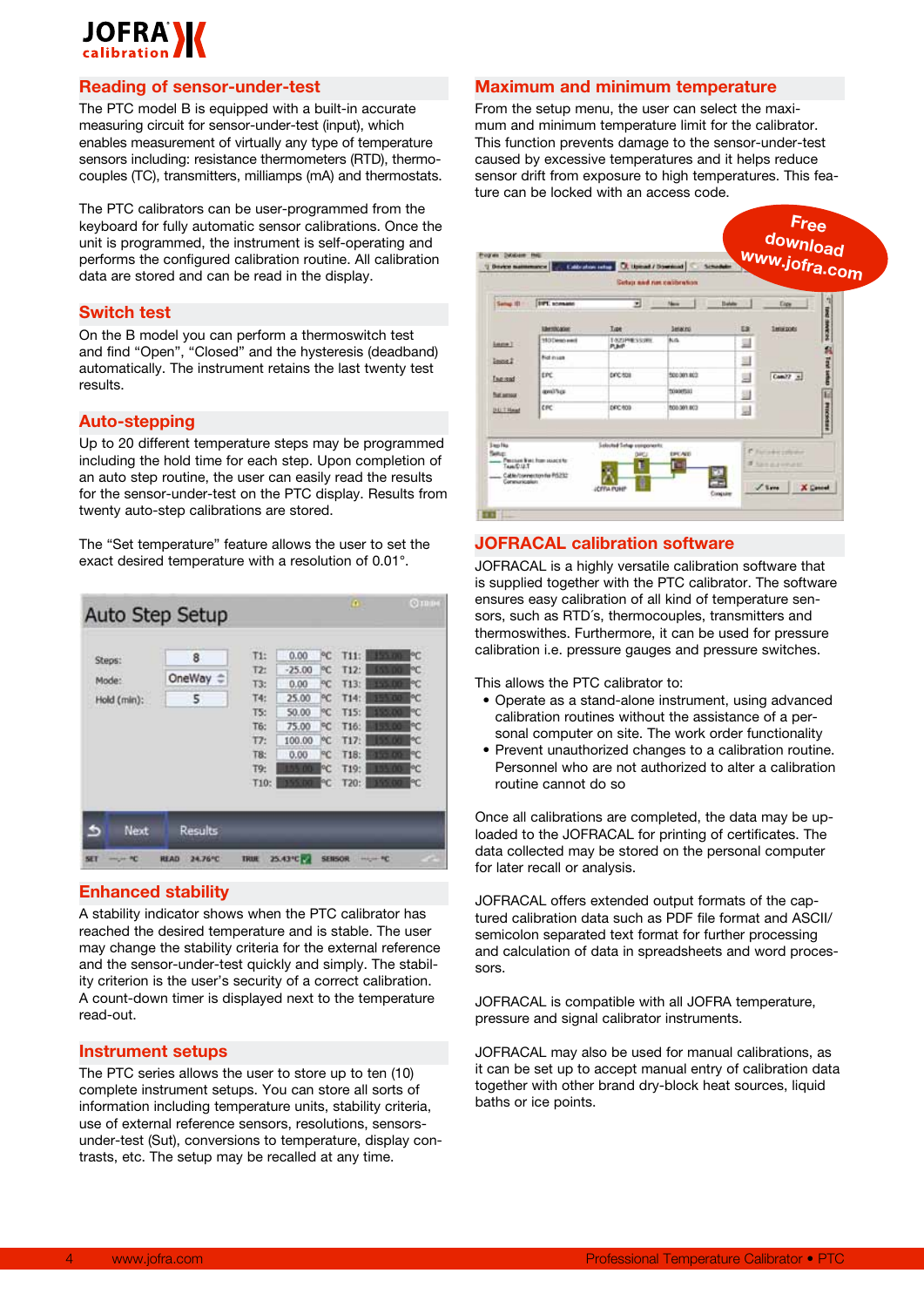

# **Calibration of up to 24 sensors with JOFRA ASM**

Using the JOFRA PTC series together with the ASM, Advanced Signal Multi-scanner, offers a great time-saving automatic solution to calibrate multiple temperature sensors at the same time. The ASM series is an eight channel scanner controlled by the JOFRACAL software on a PC. Up to 3 ASM units can be stacked to calibrate up to 24 sensors at a time. It can handle signals from 2-, 3- and 4 wire RTD's, thermocouples, transmitters, temperature switches and voltage.



#### **Hardware requirements**

- INTELTM 486 processor
- $\bullet$  (PENTIUM<sup>TM</sup> 800 MHz recommended)
- 32 MB RAM (64 MB recommended)
- 80 MB free disk space on hard disk prior to installation
- Standard VGA (800 x 600, 16 colors) compatible screen
- (1024 x 786, 256 colors recommended)



## **Optional PTC firmware package**

*Optional feature for B model only. See Option U1 in ordering code.*

The PTC calibrator can be supplied with additional functionality.

- 1. Engineering units in display
- 2. Work order functionality
- 3. Additional sensor under test input types\*

\*Pt10(90)385, Pt50(90)385, Pt200(90)385, Pt500(90)385, Pt50(90)391, M50(90)428, M100(90)428, Pt100 Mill and YSI-400

*Upon buying the User Interface functionality, U1, the following three capabilities are enabled.*

#### **Documenting temperature calibrator**

The PTC calibrator can store calibration procedures and may be taken out to the process site without bringing a personal computer.

This allows the PTC calibrator to:

- • Operate as a stand-alone instrument, using advanced calibration routines without the assistance of a personal computer on site. The work order functionality
- • Prevent unauthorized changes to a calibration routine. Personnel who are not authorized to alter a calibration routine cannot do so

Once all calibrations are completed, the data may be uploaded to the JOFRACAL for printing of certificates. The data collected may be stored on the personal computer for later recall or analysis.

#### **As found/As left**

On the B model you can, when running a calibration initiated from a work order, select the calibration as an As Found or an As Left calibration.

## **Calibration of indication devices**

When calibrating the B model an indicating device in the work order mode, users may key in the results during or after the test. Using the "Calibration info" function, the user may view the complete calibration task, including the "Scenario" before the calibration takes place.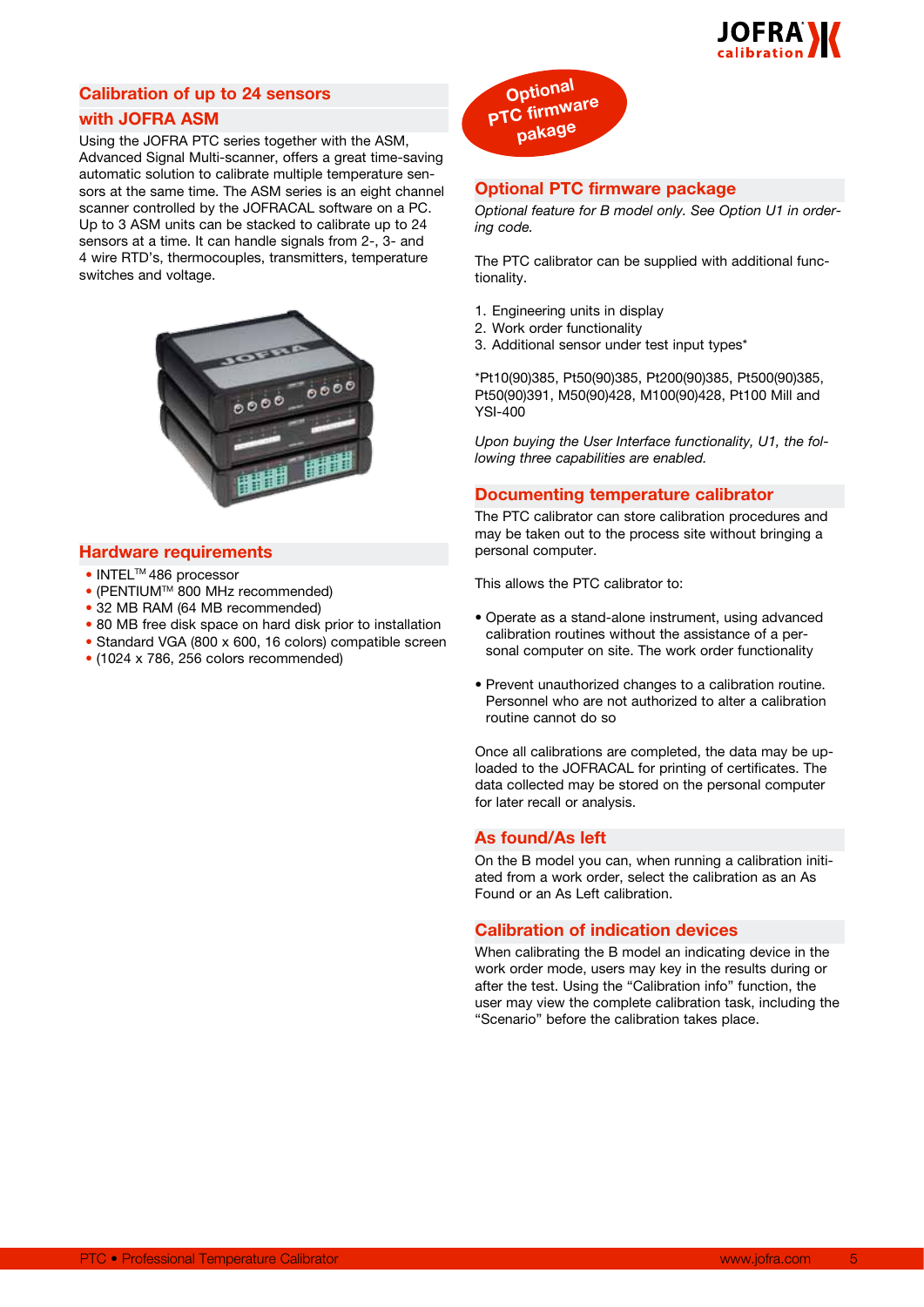

# FUNCTIONAL SPECIFICATIONS

#### **Temperature range @ 23°C / 73**°**F**

## **Accuracy (model B & C) with external STS ref. sensor**

PTC-155 B & C.......................................... ±0.06°C/±0.11°F PTC-350 B & C.......................................... ±0.08°C/±0.15°F PTC-660 B & C.......................................... ±0.15°C/±0.27°F 12-month period. Relative to reference standard. Specifications by use of the external JOFRA STS-150 reference sensor

#### **Accuracy with internal reference sensor**

| PTC-660 A, B & C @ 33 to 420 °C $\pm 0.30$ °C/ $\pm 0.54$ °F |  |
|--------------------------------------------------------------|--|
| PTC-660 A, B & C @ 420 to 660°C ±0.50°C/±0.54°F              |  |

#### **Stability**

| Measured after the stability indicator has been on for 15 minutes. |  |
|--------------------------------------------------------------------|--|
| Measuring time is 30 minutes.                                      |  |

## **Radial homogeneity (difference between holes)**

#### **Resolution (user-selectable)**

All temperatures .....................................1° or 0.1° or 0.01°

#### **Heating time**

| PTC-155 | -25 to 23°C/-13 to 73°F 4 minutes   |  |
|---------|-------------------------------------|--|
|         | 23 to 155°C/73 to 311°F 12 minutes  |  |
| PTC-350 |                                     |  |
| PTC-660 | 33 to 660°C/91 to 1220°F 20 minutes |  |

#### **Cooling time**

| PTC-155        | 155 to 23°C/311 to 73°F 10 minutes    |  |
|----------------|---------------------------------------|--|
|                | 23 to -25°C/73 to -13°F 15 minutes    |  |
| PTC-350        | 350 to 100°C/662 to 212°F 12 minutes  |  |
|                | 100 to 50°C/212 to 122°F 12 minutes   |  |
| <b>PTC-660</b> | 660 to 100°C/1220 to 212°F 36 minutes |  |
|                | 100 to 50°C/212 to 122°F 15 minutes   |  |
|                |                                       |  |

#### **Time to stability (approx.)**

#### **Immersion depth**

# INPUT SPECIFICATIONS

All input specifications apply to the dry-block of the calibrator running at the respective temperature (stable plus an additional 20 minute period).

Input specifications are not applicable to the PTC-A models All input specifications are valid for PTC-155, PTC-350, PTC-660.

#### **RTD reference input (B & C models only)**

Type.................. 4-wire RTD with true ohm measurements1) F.S. (Full Scale) ......................................................400 ohm Accuracy (12 months) ........ ±(0.003% rdg. + 0.0007% F.S.)

| <b>RTD Type</b> | Temperature  |       | Accuracy    |        |
|-----------------|--------------|-------|-------------|--------|
|                 | °C           | °F    | °C          | °F     |
| Pt100           | $-25$        | $-13$ | $\pm 0.014$ | ±0.025 |
| reference       | <sup>0</sup> | 32    | ±0.015      | ±0.027 |
|                 | 55           | 131   | ±0.017      | ±0.031 |
|                 | 100          | 212   | ±0.018      | ±0.032 |
|                 | 155          | 311   | $\pm 0.020$ | ±0.036 |
|                 | 350          | 662   | $\pm 0.028$ | ±0.051 |
|                 | 660          | 1220  | ±0.041      | ±0.074 |

*Note 1: True ohm measurement is an effective method to eliminate errors from induced thermoelectrical voltage*

#### **RTD sensor under test input (B model only)**

| Accuracy (12 months) ± (0.006% Rdg.+0.015% F.S.)                         |
|--------------------------------------------------------------------------|
|                                                                          |
| Accuracy (12 months) $\pm (0.005\% \text{ Rdg.} + 0.005\% \text{ F.S.})$ |
|                                                                          |

| RTD Type        | Temperature |       | Accuracy   |            |
|-----------------|-------------|-------|------------|------------|
|                 | °C          | °F    | °C         | °F         |
| Pt1000 (90)     | $-25$       | $-13$ | ±0.07      | ±0.12      |
| 385             | 0           | 32    | ±0.07      | ±0.12      |
|                 | 155         | 311   | ±0.08      | ±0.15      |
|                 | 350         | 662   | ±0.10      | ±0.18      |
|                 | 660         | 1220  | ±0.13      | ±0.23      |
| Pt500 (90)      | $-25$       | $-13$ | ±0.12      | ±0.22      |
| 385             | 0           | 32    | ±0.12      | ±0.22      |
|                 | 155         | 311   | ±0.14      | ±0.24      |
| <b>OPTIONAL</b> | 350         | 662   | ±0.16      | ±0.28      |
|                 | 660         | 1220  | ±0.20      | $\pm 0.35$ |
| Pt100 (90)      | $-25$       | $-13$ | ±0.04      | ±0.06      |
| 385             | $\Omega$    | 32    | ±0.04      | ±0.06      |
|                 | 155         | 311   | ±0.05      | ±0.08      |
|                 | 350         | 662   | $\pm 0.06$ | ±0.11      |
|                 | 660         | 1220  | ±0.08      | ±0.15      |

The PTC calibrator has as standard input for resistance sensors and curves such as:

P100(90)391, P100(90)392, H120(90)672

The PTC can optionally be supplied with input for resistance sensors and curves such as:

Pt10(90)385, Pt50(90)385, Pt200(90)385, Pt500(90)385, Pt50(90)391, M50(90)428, M100(90)428, Pt100 Mill and YSI-400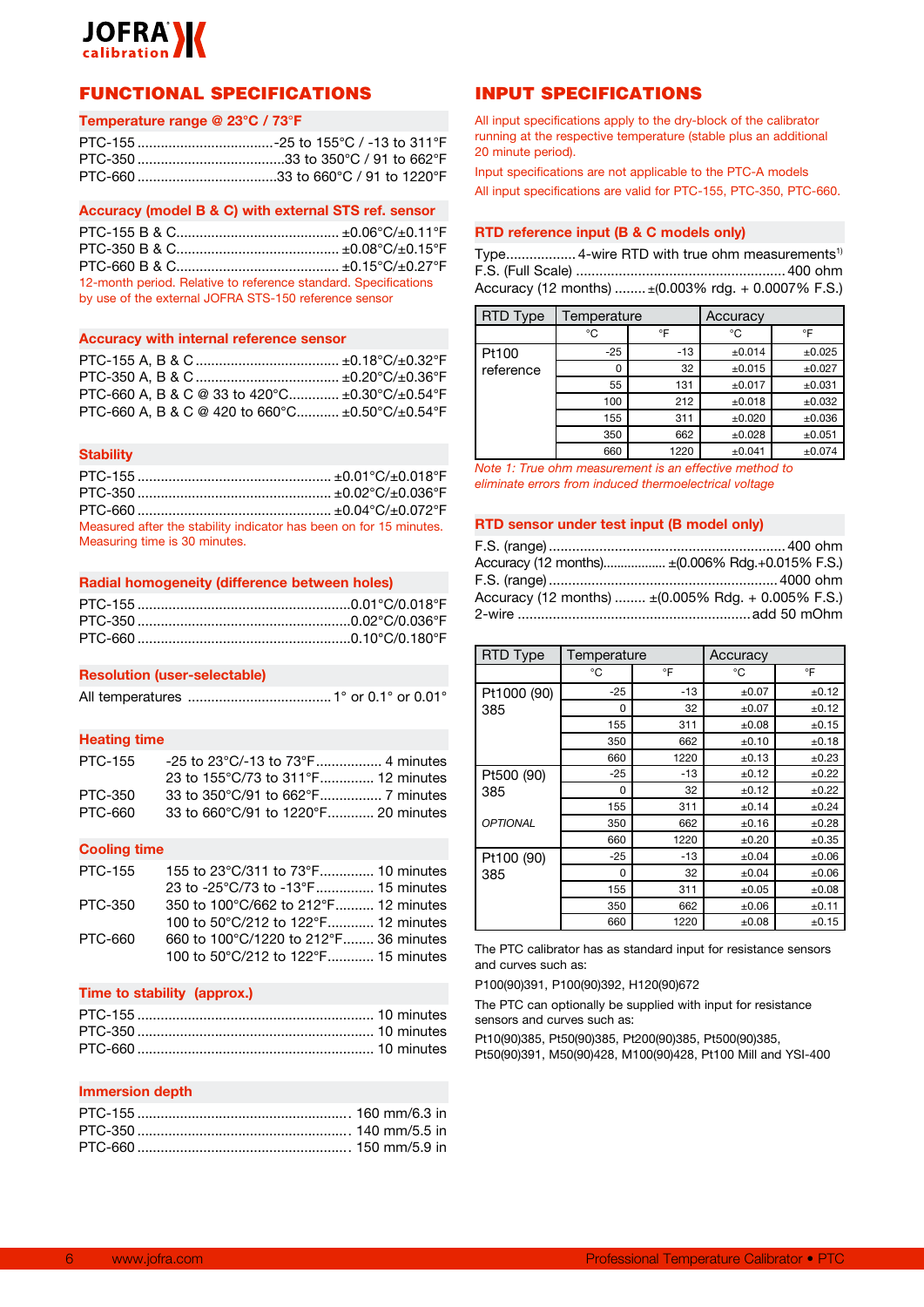

| <b>Thermocouple input</b>                         |  |
|---------------------------------------------------|--|
|                                                   |  |
|                                                   |  |
| Accuracy (12 months)  ± (0.02% Rdg. + 0.01% F.S.) |  |

| TC Type | Temperature |      | Accuracy* |       |
|---------|-------------|------|-----------|-------|
|         | °C          | °F   | °C        | °F    |
| Е       | 0           | 32   | ±0.14     | ±0.25 |
|         | 155         | 311  | ±0.14     | ±0.25 |
|         | 350         | 662  | ±0.17     | ±0.31 |
|         | 660         | 1220 | ±0.22     | ±0.40 |
| J       | 0           | 32   | ±0.17     | ±0.31 |
|         | 155         | 311  | ±0.17     | ±0.31 |
|         | 350         | 662  | ±0.23     | ±0.41 |
|         | 660         | 1220 | ±0.25     | ±0.45 |
| K       | 0           | 32   | ±0.22     | ±0.40 |
|         | 155         | 311  | ±0.22     | ±0.40 |
|         | 350         | 662  | ±0.26     | ±0.48 |
|         | 660         | 1220 | ±0.32     | ±0.57 |
| T       | 0           | 32   | ±0.20     | ±0.36 |
|         | 155         | 311  | ±0.20     | ±0.36 |
|         | 350         | 662  | ±0.19     | ±0.35 |
|         | 400         | 752  | ±0.19     | ±0.35 |
| R       | 155         | 311  | ±1.56     | ±2.81 |
|         | 350         | 662  | ±0.83     | ±1.50 |
|         | 660         | 1220 | ±0.75     | ±1.36 |
| S       | 155         | 311  | ±1.56     | ±2.81 |
|         | 350         | 662  | ±0.92     | ±1.66 |
|         | 660         | 1220 | ±0.85     | ±1.53 |
| B       | 250         | 482  | ±3.17     | ±5.70 |
|         | 350         | 662  | ±2.42     | ±4.35 |
|         | 660         | 1220 | ±1.32     | ±2.37 |
| N       | 0           | 32   | ±0.30     | ±0.54 |
|         | 155         | 311  | ±0.30     | ±0.54 |
|         | 350         | 662  | ±0.29     | ±0.52 |
|         | 660         | 1220 | ±0.32     | ±0.57 |
| U       | 0           | 32   | ±0.20     | ±0.36 |
|         | 155         | 311  | ±0.18     | ±0.33 |
|         | 350         | 662  | ±0.19     | ±0.35 |
|         | 600         | 1112 | ±0.21     | ±0.37 |

 $*$  Excl. CJC accuracy  $\pm 0.35^{\circ}$ C /  $\pm 0.63^{\circ}$ F

#### **Transmitter supply (B model only)**

#### **Transmitter input mA (B model only)**

| Accuracy (12 months) ± (0.02% Rdg. +0.01% F.S.) |
|-------------------------------------------------|

#### **Mains specifications**

Voltage ...............................115V (90-127) / 230V (180-254) Frequency, non US deliveries ...............50 Hz ±5, 60 Hz ±5 Frequency, US deliveries .......................................60 Hz ±5 Power consumption (max.) PTC-155.........................400 W Power consumption (max.) PTC-350/PTC-660 .......1150 W

#### **Switch input (B model only)**

| Switch dry contacts |  |
|---------------------|--|
|                     |  |
|                     |  |

#### **Communication interface**

Serial data interface .............................USB 2.0 device port Serial data interface ...................USB 2.0 host double port\* LAN...................................... Ethernet MAC 10/100 Base-T\* \* for future expansion

#### **Miscellaneous**

| Storage temperature  - 20 to 50°C/-4 to 122°F |  |
|-----------------------------------------------|--|
|                                               |  |
|                                               |  |

# PHYSICAL SPECIFICATIONS

| Weight and instrument size (L x W x H) |  |
|----------------------------------------|--|
|----------------------------------------|--|

| PTC-ALL362 x 171 x 363 mm/14.3 x 6.7 x 14.3 in |  |
|------------------------------------------------|--|

## **Shipping (without carrying case)**

| PTC-ALL580 x 250 x 500 mm/22.8 x 9.8 x 19.7 in |
|------------------------------------------------|

#### **Shipping (including solid protective carrying case) - CX**

| PTC-ALL610 x 340 x 495 mm/24.0 x 13.4 x 19.5 in |
|-------------------------------------------------|

#### **Shipping (including solid protective trolley carrying case) - CT**

| PTC-ALL550 x 440 x 610 mm/21.7 x 17.3 x 24.0 in |
|-------------------------------------------------|

#### **Shipping (carrying case only) - CX**

| Size610 x 340 x 495 mm/25.5 x 13.4 x 19.5 in |  |
|----------------------------------------------|--|

#### **Shipping (carrying case only) - CT**

| Size550 x 440 x 610 mm/21.7 x 17.3 x 24.0 in |
|----------------------------------------------|

# INSERTS

#### **Insert dimensions, diameter & length**

| PTC-155 and PTC-350 25.8 x 150 mm/1.02 x 5.91 in |
|--------------------------------------------------|
| PTC-660 24.8 x 160 mm/0.98 x 6.30 in             |

#### **Insert material**

#### **Weight of non-drilled insert (approx.)**

*Use of other inserts may reduce performance of the calibrator. To get the best results out of the calibrator, the insert dimensions, tolerance and material is critical. We highly advise using JOFRA inserts, as they guarantee trouble free operation.*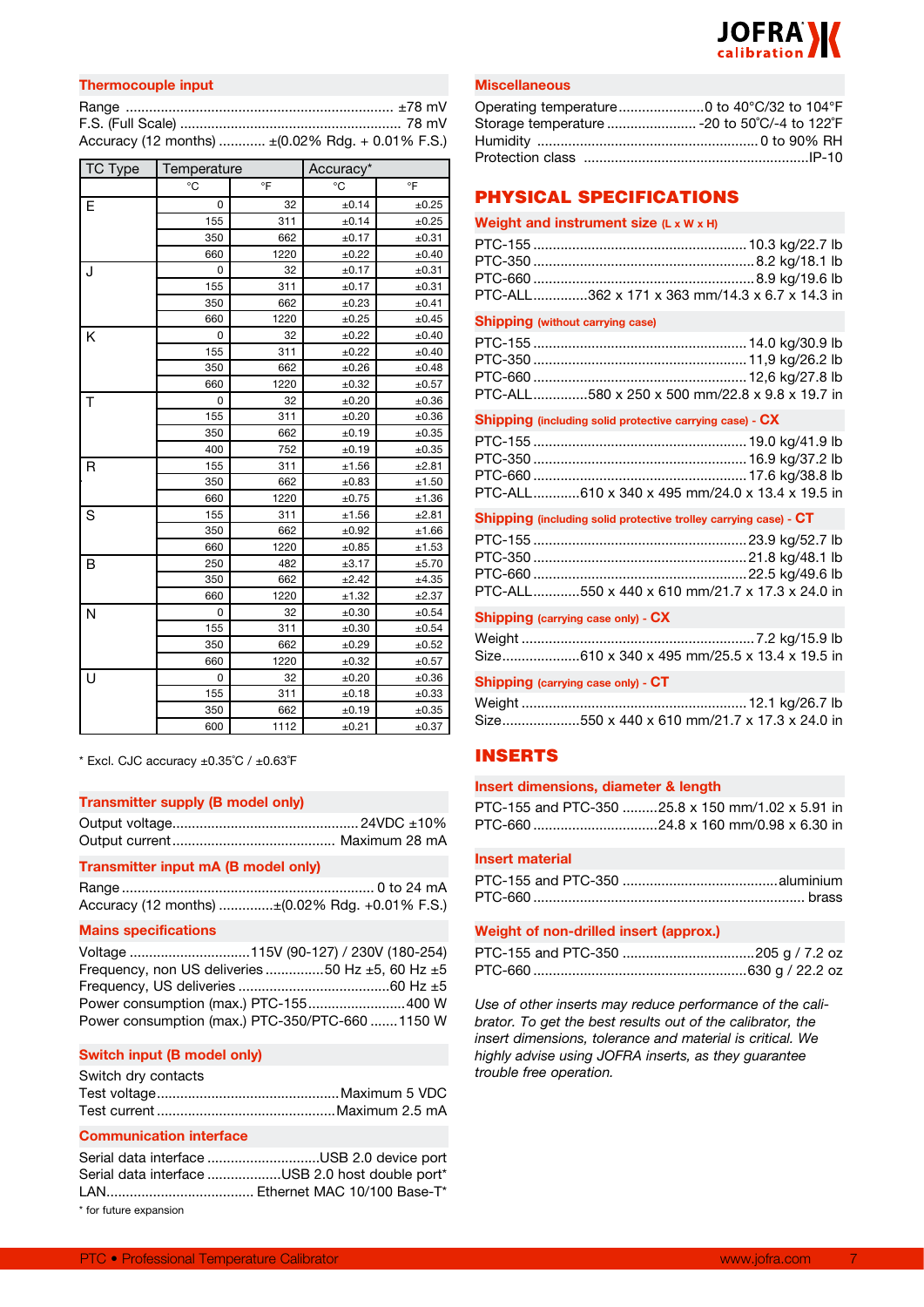

# PREDRILLED INSERTS FOR PTC series

All predrilled inserts have holes for 4 mm reference sensor All inserts for PTC-155 are supplied with an insulation plug drilled with the necessary holes



| Spare part no. for predrilled inserts with reference holes |               |                         |                         |                         |  |  |  |  |
|------------------------------------------------------------|---------------|-------------------------|-------------------------|-------------------------|--|--|--|--|
|                                                            |               | <b>Instrument</b>       |                         |                         |  |  |  |  |
| <b>Sensor diameter</b>                                     | Insert code 1 | <b>PTC-155</b><br>A/B/C | <b>PTC-350</b><br>A/B/C | <b>PTC-660</b><br>A/B/C |  |  |  |  |
| $3 \, \text{mm}$                                           | 003           | 127937                  | 127990                  | 128031                  |  |  |  |  |
| 4 mm                                                       | 004           | 127938                  | 127991                  | 128032                  |  |  |  |  |
| 5 mm                                                       | 005           | 127939                  | 127992                  | 128033                  |  |  |  |  |
| 6 mm                                                       | 006           | 127940                  | 127993                  | 128034                  |  |  |  |  |
| 7 mm                                                       | 007           | 127941                  | 127994                  | 128035                  |  |  |  |  |
| 8 mm                                                       | 008           | 127942                  | 127995                  | 128036                  |  |  |  |  |
| 9 mm                                                       | 009           | 127943                  | 127996                  | 128037                  |  |  |  |  |
| 10 mm                                                      | 010           | 127944                  | 127997                  | 128038                  |  |  |  |  |
| 11 mm                                                      | 011           | 127945                  | 127998                  | 128039                  |  |  |  |  |
| $12 \text{ mm}$                                            | 012           | 127946                  | 127999                  | 128040                  |  |  |  |  |
| $13 \text{ mm}$                                            | 013           | 127947                  | 128000                  | 128041                  |  |  |  |  |
| 14 mm                                                      | 014           | 127948                  | 128001                  | 128042                  |  |  |  |  |
| 15 mm                                                      | 015           | 127949                  | 128002                  | 128043                  |  |  |  |  |
| Package of the above inserts                               | <b>SMM</b>    | 127951                  | 128004                  | 128045                  |  |  |  |  |

| Spare part no. for predrilled inserts with reference holes |               |                         |                         |                         |  |  |  |  |
|------------------------------------------------------------|---------------|-------------------------|-------------------------|-------------------------|--|--|--|--|
|                                                            |               | <b>Instrument</b>       |                         |                         |  |  |  |  |
| Sensor diameter                                            | Insert code 1 | <b>PTC-155</b><br>A/B/C | <b>PTC-350</b><br>A/B/C | <b>PTC-660</b><br>A/B/C |  |  |  |  |
| $1/8$ in                                                   | 125           | 127952                  | 128005                  | 128046                  |  |  |  |  |
| $3/16$ in                                                  | 187           | 127953                  | 128006                  | 128047                  |  |  |  |  |
| $1/4$ in                                                   | 250           | 127954                  | 128007                  | 128048                  |  |  |  |  |
| 5/16 in                                                    | 312           | 127955                  | 128008                  | 128049                  |  |  |  |  |
| $3/8$ in                                                   | 375           | 127956                  | 128009                  | 128050                  |  |  |  |  |
| $7/16$ in                                                  | 437           | 127957                  | 128010                  | 128051                  |  |  |  |  |
| $1/2$ in                                                   | 500           | 127958                  | 128011                  | 128052                  |  |  |  |  |
| $9/16$ in                                                  | 562           | 127959                  | 128012                  | 128053                  |  |  |  |  |
| $5/8$ in                                                   | 625           | 127960                  | 128013                  | not possible            |  |  |  |  |
| Package of the above inserts                               | <b>SIM</b>    | 127961                  | 128014                  | 128055                  |  |  |  |  |

Note 1: Use the insert code, when ordering a JOFRA standard insert together with the PTC calibrator

# UNDRILLED INSERTS FOR PTC SERIES

| Inserts, undrilled incl. insulation plugs                        |                          |                         |                         |                          |  |  |  |  |  |
|------------------------------------------------------------------|--------------------------|-------------------------|-------------------------|--------------------------|--|--|--|--|--|
|                                                                  |                          | <b>Instrument</b>       |                         |                          |  |  |  |  |  |
| <b>Inserts</b>                                                   | Insert code <sup>1</sup> | <b>PTC-155</b><br>A/B/C | <b>PTC-350</b><br>A/B/C | <b>PTC-660<br/>A/B/C</b> |  |  |  |  |  |
| 5-pack, undrilled inserts with no<br>holes                       | UN1                      | 127935                  | 127988                  | 128029                   |  |  |  |  |  |
| 5-pack, undrilled inserts with hole<br>for 4 mm reference sensor | UN <sub>2</sub>          | 127936                  | 128989                  | 128030                   |  |  |  |  |  |
| <b>Undrilled insulation plug</b>                                 |                          | 127969                  | Not possible            | Not possible             |  |  |  |  |  |

Note 1: Use the insert code, when ordering a JOFRA standard undrilled insert together with the PTC calibrator

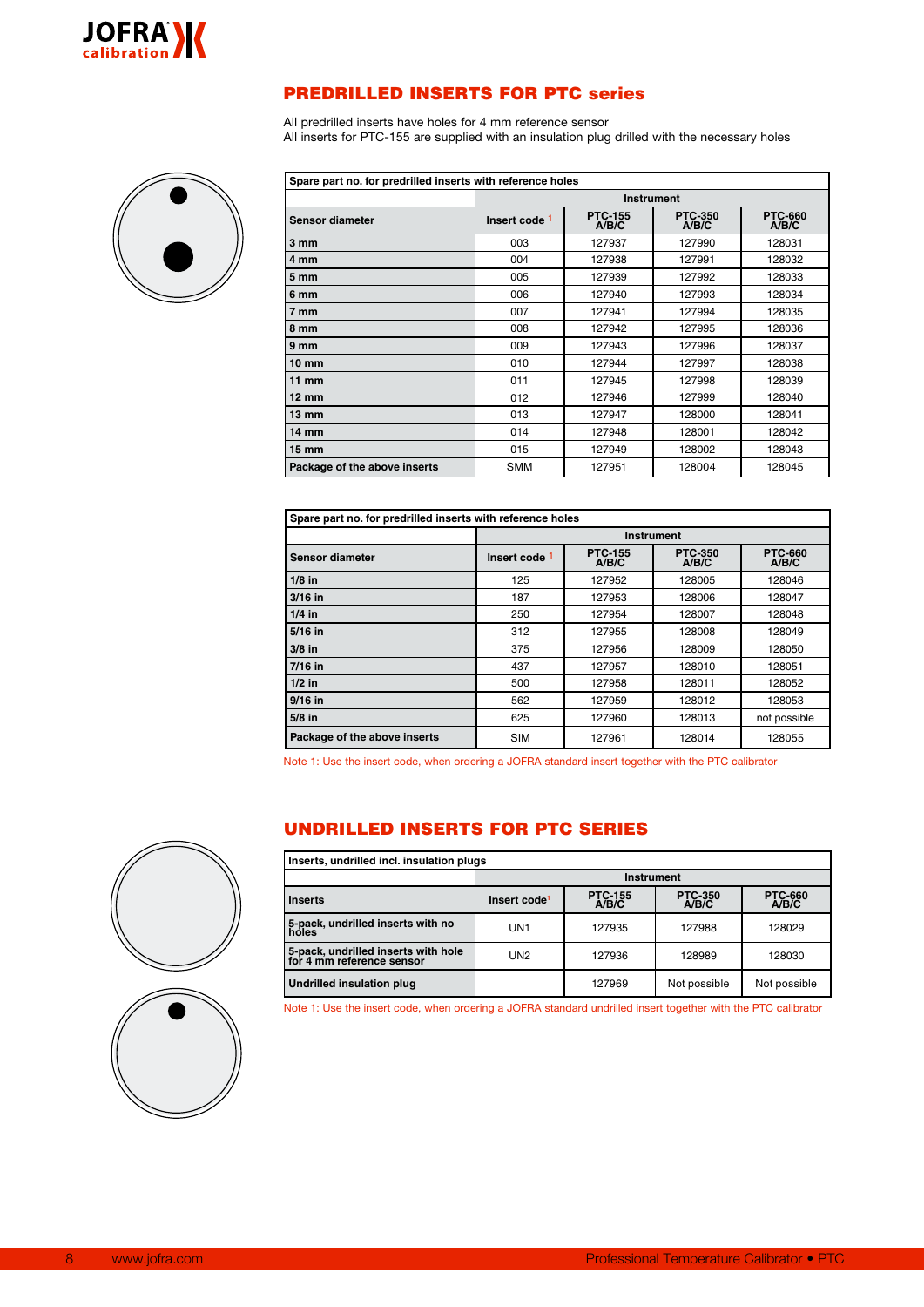

# MULTI-HOLE INSERTS FOR PTC SERIES - METRIC (MM)

All inserts for PTC-155 are supplied with an insulation plug drilled with the necessary holes

| Spare part no. for multi-hole inserts - metric (mm) |                          |                         |                         |                         |  |  |  |  |
|-----------------------------------------------------|--------------------------|-------------------------|-------------------------|-------------------------|--|--|--|--|
|                                                     |                          | Instrument              |                         |                         |  |  |  |  |
| Insert type                                         | Insert code <sup>1</sup> | <b>PTC-155</b><br>A/B/C | <b>PTC-350</b><br>A/B/C | <b>PTC-660</b><br>A/B/C |  |  |  |  |
| Multi-hole type 1                                   | M01                      | 127962                  | 128015                  | 128056                  |  |  |  |  |
| Multi-hole type 2                                   | M02                      | 127963                  | 128016                  | 128057                  |  |  |  |  |
| Multi-hole type 3                                   | M03                      | 127964                  | 128017                  | 128058                  |  |  |  |  |
| Multi-hole type 4                                   | M04                      | 127965                  | 128018                  | 128059                  |  |  |  |  |
| Multi-hole type 7                                   | M07                      | 127966                  | 128019                  | 128060                  |  |  |  |  |
| Multi-hole type 8                                   | M08                      | 127967                  | 128020                  | 128061                  |  |  |  |  |
| Set of 4 Metric Multi Inserts, 3mm to 12mm          | <b>SMX</b>               | 127976                  | 128022                  | 128067                  |  |  |  |  |

Note 1: Use the insert code, when ordering a JOFRA standard multi-hole insert together with the PTC calibrator



Multi-hole M04

4 mm

6 mm

3 mm

 $4 \text{ mm}$   $\left| \bigcirc \right|$   $\left| \bigcirc \right|$   $\left| \bigcirc \right|$   $\left| \bigcirc \right|$   $\left| \bigcirc \right|$   $\left| \bigcirc \right|$ 



Multi-hole M02



Multi-hole M07



Multi-hole M03



# MULTI-HOLE INSERTS FOR PTC SERIES - IMPERIAL (INCH)

 $\overline{4}$  mm

All inserts for PTC-155 are supplied with an insulation plug drilled with the necessary holes

| Spare part no. for multi-hole inserts - imperial (inch) |                          |                         |                         |                         |  |  |  |  |
|---------------------------------------------------------|--------------------------|-------------------------|-------------------------|-------------------------|--|--|--|--|
|                                                         | <b>Instrument</b>        |                         |                         |                         |  |  |  |  |
| Insert code                                             | Insert code <sup>1</sup> | <b>PTC-155</b><br>A/B/C | <b>PTC-350</b><br>A/B/C | <b>PTC-660</b><br>A/B/C |  |  |  |  |
| Multi-hole type 5                                       | M05                      | 127970                  | 128023                  | 128063                  |  |  |  |  |
| Multi-hole type 6                                       | M06                      | 127972                  | 128025                  | 128065                  |  |  |  |  |
| Multi-hole type 10                                      | M10                      | 127973                  | 128026                  | 128066                  |  |  |  |  |
| Multi-hole type 11                                      | M11                      | 127971                  | 128024                  | 128064                  |  |  |  |  |
| Set of 3 Imperial Multi Inserts, 1/8 to 1/2 inch        | <b>SIX</b>               | 127977                  | 128027                  | 128068                  |  |  |  |  |



Note 1: Use the insert code, when ordering a JOFRA standard multi-hole insert together with the PTC calibrator





Multi-hole M06

Multi-hole M10

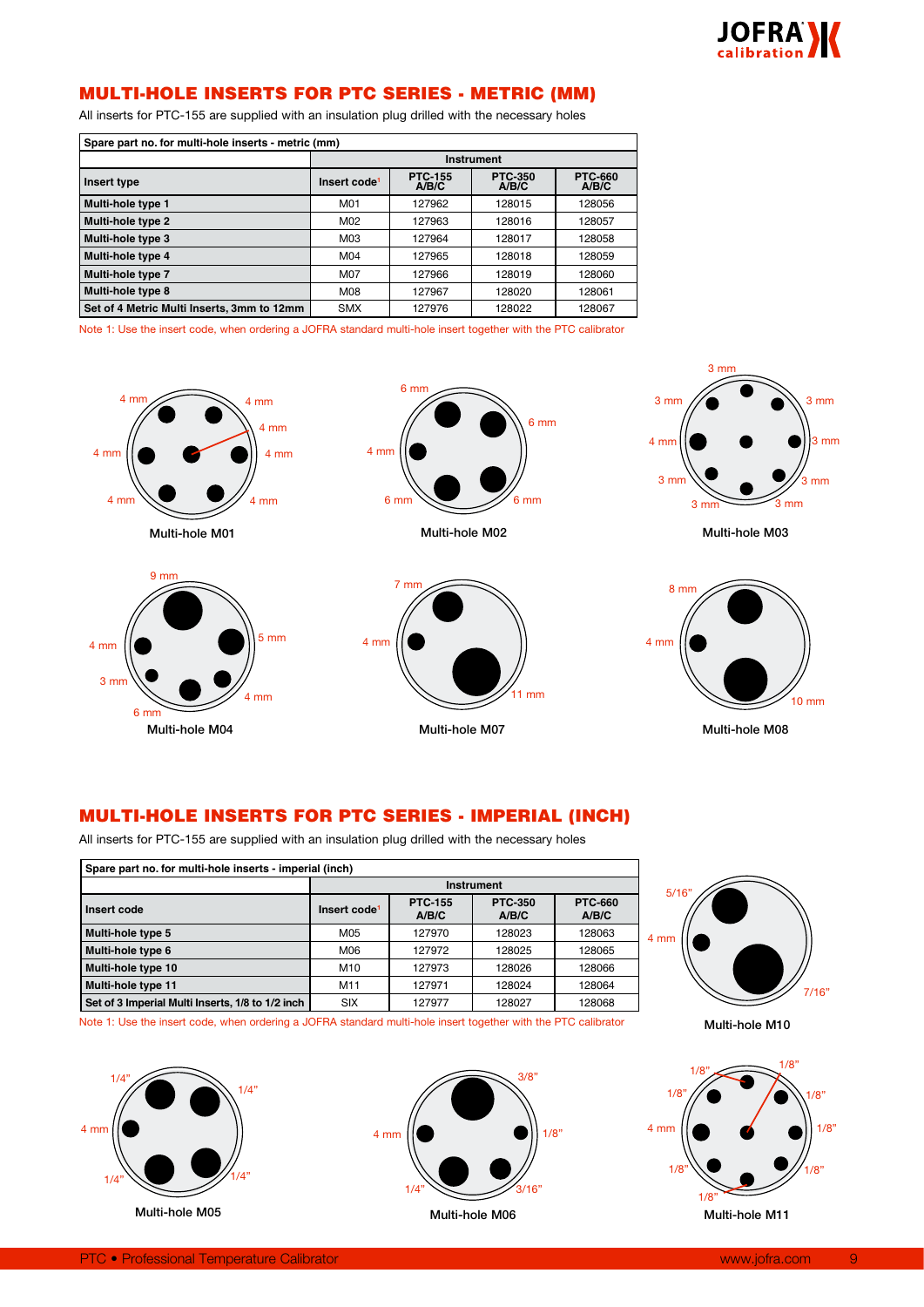

# STANDARD DELIVERY

Model A, B and C:

- PTC drv-block calibrator (user specified)
- Mains power cable (user specified)
- Traceable certificate
- Tool for insertion tubes
- Heat shield PTC-350 and PTC-660
- **JOFRACAL**
- USB cable
- Set of rubber cones for insulation plugs PTC-155
- **Manual**

Model B instruments contain the following extra items:

- Test cables  $(2 \times \text{red}, 2 \times \text{black})$
- Traceable certificate for reference sensor input
- Traceable certificate for sensor-under-test input

Model C instruments contain the following extra items:

• Traceable certificate - for reference sensor input

# ACCESSORIES

125066 Extra fixture for sensor grip<br>125067 Extra sensor grip

FUNCTIONAL COMPARISON

- Extra sensor grip
- 120516 Thermocouple Male Plug Type J Black
- 120517 Thermocouple Male Plug Type K Yellow
- 120514 Thermocouple Male Plug Type N Orange
- 120515 Thermocouple Male Plug Type T Blue<br>120518 Thermocouple Male Plug Type R / S G
- Thermocouple Male Plug Type R / S Green
- 120519 Thermocouple Male Plug Type Cu-Cu White

# **OPTIONS**

# **Carrying Case**

# **- Option CX**

Our new developed protective carrying case gives excellent protection to the PTC calibrator and holds room for inserts, cables etc.

# **Trolley Carrying Case - Option CT**

With our special designed carrying case it is now possible to store reference sensors in the case with an optimum physical protection. With improved integrated trolley system for easy and safe transportation.







# **Support rod set - Option SR**

Support rod for sensors to be mounted on all JOFRA PTC calibrators. Holds the sensor under test in its position, while calibrating. Includes 2 sensor grips and 2 fixtures for sensor gribs.







|                                                                              | Model A | Model B | Model C |
|------------------------------------------------------------------------------|---------|---------|---------|
| Dual-zone heating/cooling block                                              |         |         |         |
| MVI - Mains Variance Immunity (or similar)                                   |         |         |         |
| Stability indicator                                                          |         |         |         |
| Automatic step function                                                      |         |         |         |
| USB communication                                                            |         |         |         |
| Display resolution 0.01°C                                                    | ٠       |         |         |
| Programmable max. temperature                                                | ٠       |         |         |
| External precision reference sensor input                                    |         |         |         |
| "SET" follows "TRUE"                                                         |         |         |         |
| Input for RTD, TC, V, mA                                                     |         |         |         |
| 4-20 mA transmitter input incl. 24 VDC supply                                |         |         |         |
| All sensor-under test inputs scalable to temperature                         |         |         |         |
| Automatic switch test (open, close and hysteresis)                           |         |         |         |
| <b>OPTIONAL functionality by choosing Optional PTC Firmware Package - U1</b> |         |         |         |
| Download of calibration work orders from PC                                  |         |         |         |
| Upload of calibration results (as found & as left)                           |         |         |         |
| Engineering units visible in display                                         |         |         |         |
| Additional sensor-under-test input types                                     |         |         |         |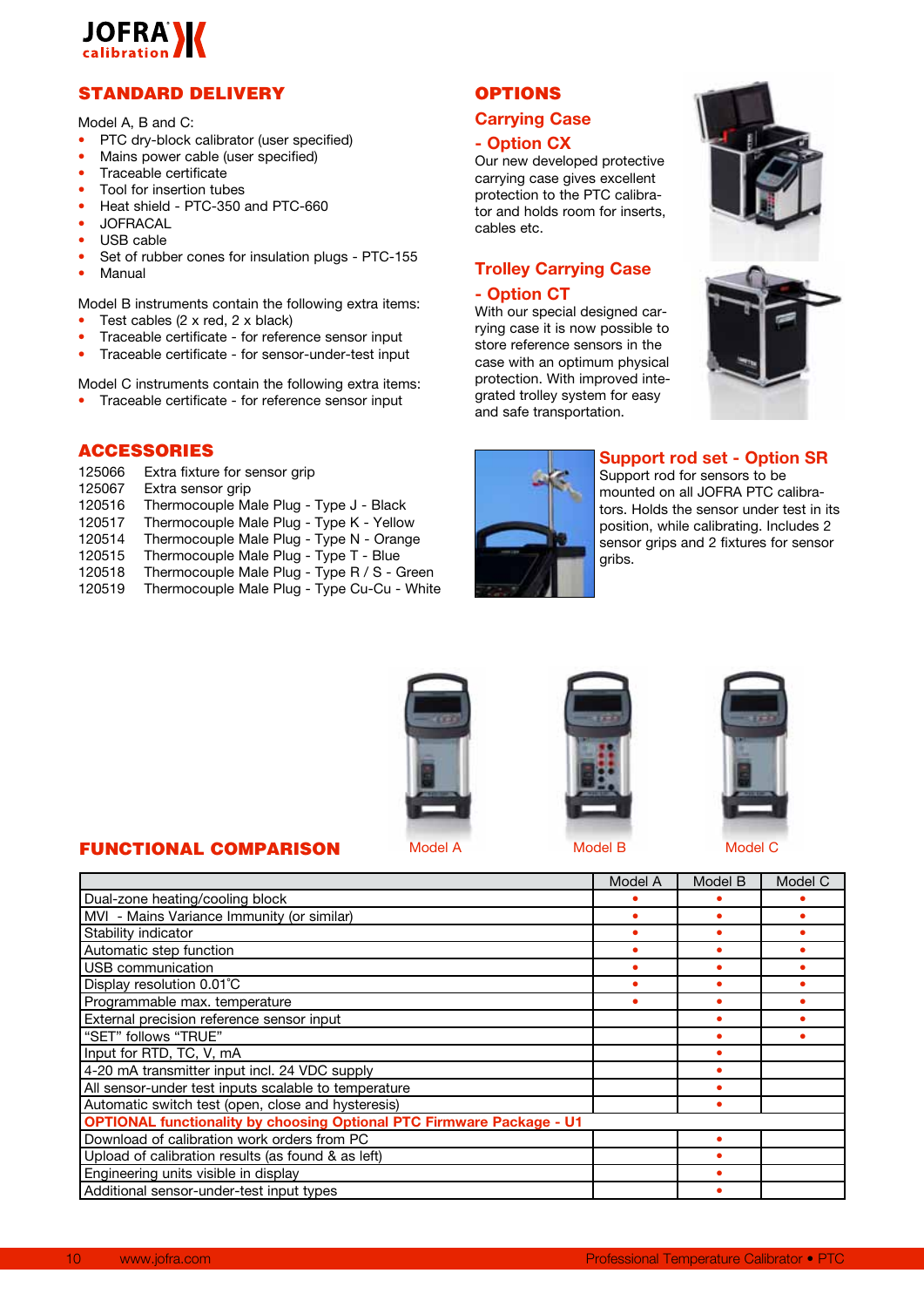

| Order number  |   |     |   |            |    |                 |     |    | Description                                                                                                                                                                                 |
|---------------|---|-----|---|------------|----|-----------------|-----|----|---------------------------------------------------------------------------------------------------------------------------------------------------------------------------------------------|
|               |   |     |   |            |    |                 |     |    | <b>Base model number</b>                                                                                                                                                                    |
| PTC155        |   |     |   |            |    |                 |     |    | PTC-155 Series, -25 to 155°C (-22 to 311°F)                                                                                                                                                 |
| <b>PTC350</b> |   |     |   |            |    |                 |     |    | PTC-350 Series, 33 to 350°C (91 to 662°F)                                                                                                                                                   |
| <b>PTC660</b> |   |     |   |            |    |                 |     |    | PTC-660 Series, 33 to 660°C (91 to 1220°F)                                                                                                                                                  |
|               |   |     |   |            |    |                 |     |    | <b>Model version</b>                                                                                                                                                                        |
|               | A |     |   |            |    |                 |     |    | Basic model, without input                                                                                                                                                                  |
|               | В |     |   |            |    |                 |     |    | Full model, incl. Reference sensor input, Sensor-under-test input                                                                                                                           |
|               | C |     |   |            |    |                 |     |    | Middle model, incl. Reference sensor input                                                                                                                                                  |
|               |   |     |   |            |    |                 |     |    | <b>Power supply (US deliveries 60 Hz only)</b>                                                                                                                                              |
|               |   | 115 |   |            |    |                 |     |    | <b>115VAC</b>                                                                                                                                                                               |
|               |   | 230 |   |            |    |                 |     |    | <b>230VAC</b>                                                                                                                                                                               |
|               |   |     |   |            |    |                 |     |    | <b>Mains power cable</b>                                                                                                                                                                    |
|               |   |     | Α |            |    |                 |     |    | European, 230V                                                                                                                                                                              |
|               |   |     | B |            |    |                 |     |    | USA/Canada, 115V                                                                                                                                                                            |
|               |   |     | C |            |    |                 |     |    | <b>UK, 240V</b>                                                                                                                                                                             |
|               |   |     | D |            |    |                 |     |    | South Africa, 220V                                                                                                                                                                          |
|               |   |     | Ε |            |    |                 |     |    | Italy, 220V                                                                                                                                                                                 |
|               |   |     | F |            |    |                 |     |    | Australia, 240V                                                                                                                                                                             |
|               |   |     | G |            |    |                 |     |    | Denmark, 230V                                                                                                                                                                               |
|               |   |     | Н |            |    |                 |     |    | Switzerland, 220V                                                                                                                                                                           |
|               |   |     | ı |            |    |                 |     |    | Israel, 230V                                                                                                                                                                                |
|               |   |     |   |            |    |                 |     |    | <b>Insert type and size</b>                                                                                                                                                                 |
|               |   |     |   | NON        |    |                 |     |    | No insert selected (standard)                                                                                                                                                               |
|               |   |     |   | UNX        |    |                 |     |    | 1 x Undrilled Insert (Please see Insert selection for code)                                                                                                                                 |
|               |   |     |   | XXX        |    |                 |     |    | 1 x Single hole insert (Please see Insert selection for code)                                                                                                                               |
|               |   |     |   | MXX        |    |                 |     |    | 1 x Multi hole insert (Please see Insert selection for code)                                                                                                                                |
|               |   |     |   | SIX        |    |                 |     |    | Set of 3 Imperial multi hole inserts. Covering holes from 1/8" to 1/2"                                                                                                                      |
|               |   |     |   | SMX        |    |                 |     |    | Set of 4 Metric multi hole inserts. Covering holes from 3mm to 12mm                                                                                                                         |
|               |   |     |   | <b>SIM</b> |    |                 |     |    | Set of 9 Imperial inserts. Covering holes from 1/8" to 5/8" / for PTC-660 set of 8 inserts only up to 9/16"                                                                                 |
|               |   |     |   | <b>SMM</b> |    |                 |     |    | Set of 13 Metric inserts. Covering holes from 3mm to 15mm                                                                                                                                   |
|               |   |     |   |            |    |                 |     |    | <b>User Interface Functionality (optional)</b>                                                                                                                                              |
|               |   |     |   |            | U1 |                 |     |    | Workorders, Complete Sensor-under-Test types, ect.                                                                                                                                          |
|               |   |     |   |            |    |                 |     |    | STS Reference sensor (B & C models only, optional)                                                                                                                                          |
|               |   |     |   |            |    | R1              |     |    | STS-102 Ref. sensor. Dia. 4mm. Length 30mm (STS102A030EH)                                                                                                                                   |
|               |   |     |   |            |    | R11             |     |    | STS-150 Ref. sensor. Dia. 4mm. Length 180mm. For PTC-155 only (STS150A915EH)                                                                                                                |
|               |   |     |   |            |    | R <sub>12</sub> |     |    | STS-150 Ref. sensor. Dia. 4mm. Length 165mm. For PTC-350 only (STS150A935EH)                                                                                                                |
|               |   |     |   |            |    | R <sub>13</sub> |     |    | STS-150 Ref. sensor. Dia. 4mm. Length 203mm. For PTC-660 only (STS150A966EH)                                                                                                                |
|               |   |     |   |            |    |                 |     |    | <b>Calibration Certificate</b>                                                                                                                                                              |
|               |   |     |   |            |    |                 | F   |    | Traceable Callibration Certificate. (standard)                                                                                                                                              |
|               |   |     |   |            |    |                 | н   |    | <b>Accredited Calibration Certificate</b>                                                                                                                                                   |
|               |   |     |   |            |    |                 | EA  |    | <b>Full EURAMET Accredited Calibration Certificate</b>                                                                                                                                      |
|               |   |     |   |            |    |                 | FS  |    | Traceable System Calibration Certificate (B & C model only)                                                                                                                                 |
|               |   |     |   |            |    |                 | нs  |    |                                                                                                                                                                                             |
|               |   |     |   |            |    |                 |     |    | Accredited System Calibration Certificate (B & C model only)                                                                                                                                |
|               |   |     |   |            |    |                 | EAS |    | Full EURAMET Accredited System Calibration Certificate (B & C model only)                                                                                                                   |
|               |   |     |   |            |    |                 |     |    | <b>Accessories</b>                                                                                                                                                                          |
|               |   |     |   |            |    |                 |     | CX | <b>Protective Carrying case</b>                                                                                                                                                             |
|               |   |     |   |            |    |                 |     | CT | Solid Protective Carrying case with trolley                                                                                                                                                 |
|               |   |     |   |            |    |                 |     | SR | Support rod set                                                                                                                                                                             |
|               |   |     |   |            |    |                 |     | CR | Protective Carrying case with Support rod set                                                                                                                                               |
|               |   |     |   |            |    |                 |     | TR | Solid Protective Carrying case with trolley & Support rod set                                                                                                                               |
| <b>PTC155</b> | В | 230 | Α | <b>SMX</b> | U1 | R <sub>11</sub> | EA  | CT | Sample order number PTC-155 B with 230VAC, EU power cord, set of metric inserts, workorders, STS-150 ref.<br>sensor, full EA temp. calibration certificate, and carrying case with trolley. |